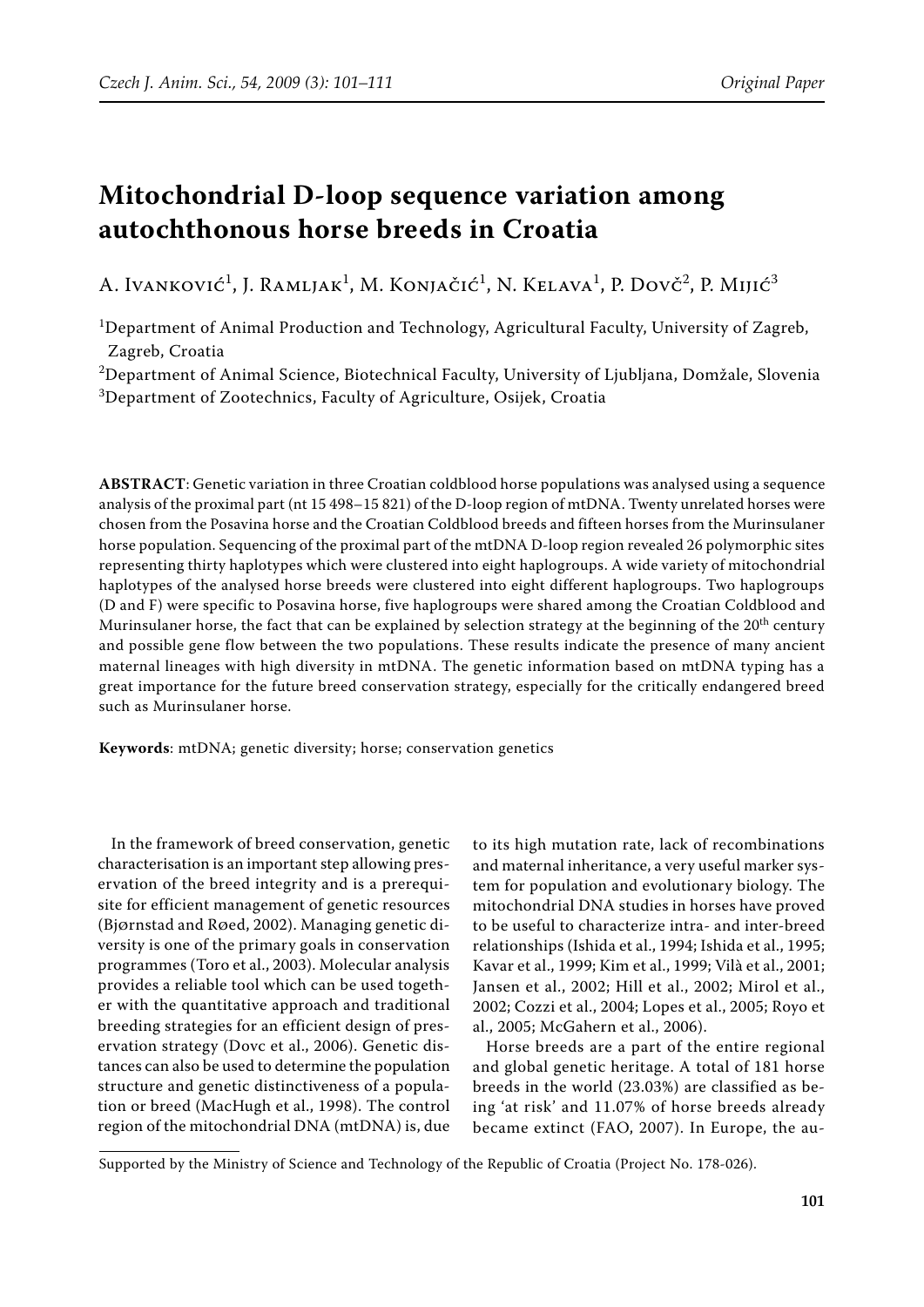tochthonous coldblood horse breeds are particularly endangered, primarily due to the loss of their traditional use as working animals. In Croatia, three autochthonous horse breeds have survived (Posavina horse, Croatian Coldblood, Murinsulaner horse) and they are characterised by their exterior and biochemical markers (Ivanković and Caput, 2004a,b). These breeds were bred in geographically narrow areas, using different breeding and selection approaches. Posavina horse was formed according to earlier studies by introducing the Arab genome, the Croatian Coldblood was under a significant influence of the English Thoroughbred and Belgian Coldblood, while Murinsulaner horse was affected by the Noric and Percheron breeds (Romić, 1975; Ivanković and Caput, 2004a). The majority of the Posavina horse population is located in the territory of Croatia, while a minor part can be found in Slovenia and Bosnia and Herzegovina. The Croatian Coldblood is bred in Central and Northwestern Croatia. Until the mid-20<sup>th</sup> century, the Murinsulaner population was distributed in the territories of Croatia, Slovenia, Hungary and Austria, but the present population is limited to the area of Međimurje (Figure 1). During the last four decades, the number of animals belonging to the three autochthonous horse populations has drastically decreased. Populations of Posavina horse and Croatian Coldblood are potentially endangered, while the Murinsulaner horse is critically endangered (HSC, 2008). According to the population size and the characteristics of the population, a constant genetic loss in each generation can be expected in all populations (Bodó, 1992). In the framework of this study, we analysed mtDNA of the three autochthonous coldblood horse breeds in order to support phenotypic and biochemical data with molecular genetic analyses, and to provide a genetically based tool for effective conservation programmes.

## **MATERIAL AND METHODS**

Blood samples were collected from 20 Posavina horses (PH), 20 Croatian Coldbloods (CC) and 15 Murinsulaner horses (MH). Our sampling included individuals from several locations per population in the breeding area (Figure 1). A smaller number of individuals of the Murinsulaner population included in the analysis is a consequence of the reduced size of the total population and distribution in a narrow geographical area. Mitochondrial



Figure 1. Geographical locations of the three sampled autochthonous coldblood horse breeds (PH – Posavina horses, CC – Croatian Coldbloods, MH – Murinsulaner horses)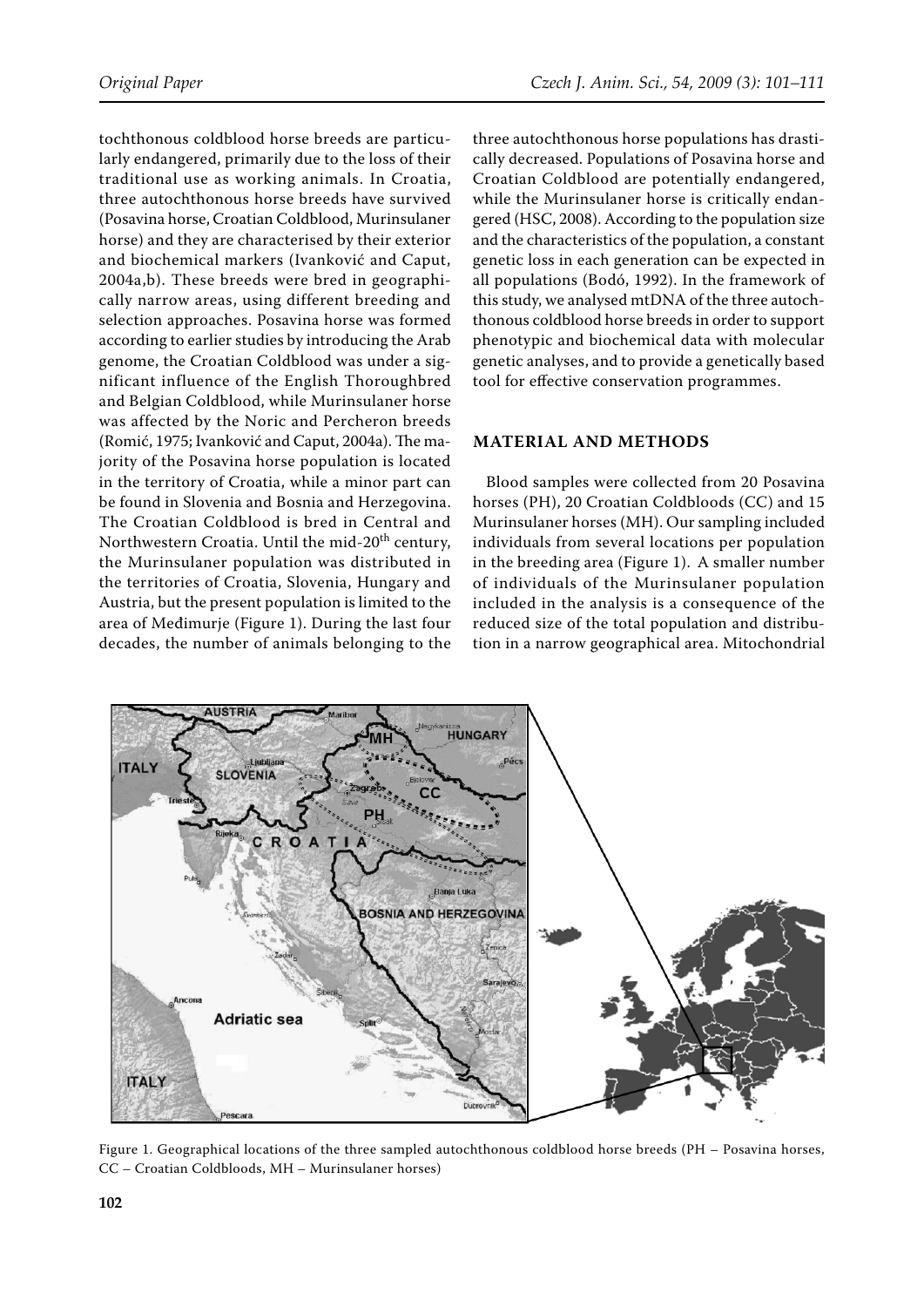|                  | Table 1. The haplotypes and nucleotide substitutions identified relative to the reference sequence GenBank X79547. In the column "sample", each breed corresponds<br>to the following GenBank accession numbers: PH |        |        |                |        | $\, \parallel$ | EF <sub>4</sub> | 495133-43; CC |         | $\rm H$ |        |               | EF494073-83; MH                                             | $\mathbf{I}$ | EF495144-51 |        |        |        |               |               |                           |               |               |        |               |        |  |
|------------------|---------------------------------------------------------------------------------------------------------------------------------------------------------------------------------------------------------------------|--------|--------|----------------|--------|----------------|-----------------|---------------|---------|---------|--------|---------------|-------------------------------------------------------------|--------------|-------------|--------|--------|--------|---------------|---------------|---------------------------|---------------|---------------|--------|---------------|--------|--|
|                  |                                                                                                                                                                                                                     |        |        |                |        |                |                 |               |         |         |        |               | Nucleotide differences from the reference sequence (X79547) |              |             |        |        |        |               |               |                           |               |               |        |               |        |  |
| <b>Нарlоtype</b> | <b>alquie</b> S                                                                                                                                                                                                     | II8 SI | 908 SI | 9 <i>LL</i> SI | OZZ SI | 99 <i>L</i> SI | <b>894 ST</b>   | 8ÞZ SI        | 07 Z ST | 0ZZ SI  | 817 SI | <b>807 SI</b> | ∠99 SI                                                      | 699 SI       | 099 SI      | 679 SI | 919 SI | SI9 SI | <b>F09 SI</b> | <b>809 SI</b> | $P\angle 69$ SI<br>709 SI | <b>989 SI</b> | <b>885 SI</b> | 0FS SI | <b>PES SI</b> | 97S SI |  |
| X79547           |                                                                                                                                                                                                                     | ⊢      | ◡      | ≺              | ⋖      | ↺              | $\mathbf{I}$    | ◡             | ⊢       | ↺       | ⋖      | ≺             | ≺                                                           | ⋖            | ⊢           | ⋖      | ⊢      | ↺      | ↺             | ≺             | ≺<br>⋖                    | ◡             | ◡             | ≺      | ◡             | Ö      |  |
| C <sub>P</sub>   | <b>PH1</b>                                                                                                                                                                                                          |        |        |                |        | ≺              |                 | ⊢             |         | ⋖       |        |               | ↺                                                           |              |             |        | ◡      |        | ⋖             | ↺             |                           | ↺             | ⊢             |        | ⊢             | ט      |  |
| CP <sub>2</sub>  | PH2. PH6. PH10.                                                                                                                                                                                                     |        |        |                |        |                | ⋖               |               |         |         |        |               |                                                             |              |             |        |        |        |               |               |                           |               | פ             |        |               |        |  |
| C <sub>P</sub> 3 | PH14                                                                                                                                                                                                                |        |        |                |        | ⋖              |                 |               |         |         |        |               |                                                             |              |             |        |        |        |               | U             |                           | פ             |               |        | Н             | U      |  |
| CP4              | PH3. PH18. PH9                                                                                                                                                                                                      |        |        |                |        | ≺              |                 |               |         |         |        | ת ה           |                                                             |              |             |        |        |        |               |               | פ                         |               | O             |        | ↺             |        |  |
| CP <sub>5</sub>  | PH4. PH19. PH17                                                                                                                                                                                                     |        |        |                |        | ⋖              |                 |               |         |         |        |               |                                                             |              |             |        |        |        |               | U             | U                         |               |               | ↺      |               | ιŋ     |  |
| CP6              | PH <sub>5</sub>                                                                                                                                                                                                     |        | ⊢      |                |        |                | ⋖               |               |         |         |        |               |                                                             |              |             |        |        |        |               |               |                           | פז            |               |        |               |        |  |
| CP <sub>7</sub>  | <b>PH16. CC6</b>                                                                                                                                                                                                    |        |        |                |        | ≺              |                 |               |         |         |        |               |                                                             |              |             |        |        |        |               | פז            | פ                         |               |               | פ      |               | ζŋ     |  |
| CP8              | PH7. PH11                                                                                                                                                                                                           |        |        |                |        | ⋖              |                 |               |         |         |        |               |                                                             |              |             |        |        |        |               | ↺             | ↺                         |               |               | פ      |               | פ      |  |
| CP <sub>9</sub>  | PH <sub>8</sub>                                                                                                                                                                                                     |        |        |                |        | ⋖              |                 |               |         |         |        |               |                                                             |              |             |        |        |        |               |               | ↺<br>U                    |               |               |        |               |        |  |
| CP10             | <b>PH12</b>                                                                                                                                                                                                         |        |        |                |        |                |                 |               |         |         |        |               |                                                             |              |             |        |        |        |               | U             |                           | U             |               |        |               | ζŋ     |  |
| CPII             | PH13. PH20                                                                                                                                                                                                          |        |        |                |        | ⋖              |                 |               |         |         |        |               |                                                             |              |             |        |        |        |               | U             | ↺                         |               |               |        |               | כי ז   |  |
| <b>CCI</b>       | <b>PH15. CC8</b>                                                                                                                                                                                                    | ◡      |        | ↺              |        | ⋖              |                 |               |         |         |        |               | U                                                           |              |             |        |        |        |               |               | ↺                         |               |               | U      |               | פ      |  |
| CC <sub>2</sub>  | <b>CC1</b>                                                                                                                                                                                                          | ◡      |        | ↺              |        |                |                 |               |         |         |        |               |                                                             |              |             |        |        |        |               |               |                           | פ             |               |        |               |        |  |
| CC3              | CC2. CC13. CC19                                                                                                                                                                                                     |        | ⊢      |                |        |                |                 |               |         |         |        |               | פ                                                           |              |             |        |        |        |               |               |                           |               |               |        |               | ↺      |  |
| CC4              | CC <sub>3</sub>                                                                                                                                                                                                     |        |        | ↺              |        | ⋖              |                 |               |         |         |        |               | פ                                                           |              |             |        |        |        |               |               | פ                         |               |               |        |               |        |  |
| CC5              | CC4. CC20                                                                                                                                                                                                           |        |        |                |        |                | ↺               |               |         |         |        |               |                                                             |              |             |        |        |        |               | Г Г.          |                           | פז            |               |        |               | כי ז   |  |
| CC               | CC5. CC14                                                                                                                                                                                                           | ◡      |        | ↺              |        |                |                 |               |         |         |        |               |                                                             |              |             |        |        |        |               |               |                           | פ             |               |        |               | פ      |  |
| CCT              | <b>CC15. MH10</b>                                                                                                                                                                                                   |        |        |                |        |                |                 |               |         |         |        |               | U                                                           |              |             |        |        |        |               |               |                           |               |               |        |               | פ      |  |
| CC8              | CC11. CC17. MH3                                                                                                                                                                                                     |        | ⊢      |                |        |                |                 |               |         |         |        |               | כי ז                                                        |              |             |        |        |        |               |               |                           |               |               |        |               | ט      |  |
| CC <sub>9</sub>  | CC7. CC18. MH14                                                                                                                                                                                                     |        |        | ↺              |        | ⋖              |                 |               |         |         |        |               |                                                             |              |             |        |        |        |               |               | פ                         |               |               |        |               |        |  |
| CC10             | CC <sub>9</sub>                                                                                                                                                                                                     |        |        |                |        |                |                 |               |         |         |        |               | U                                                           |              |             |        |        |        |               | ↺             |                           |               |               |        |               |        |  |
| CC11             | CC10                                                                                                                                                                                                                |        |        |                |        |                |                 |               |         |         |        |               | פ                                                           |              |             |        |        |        |               |               |                           |               |               |        |               | ט      |  |
| CMI              | <b>CC12</b>                                                                                                                                                                                                         |        |        |                | Н      | ≺              |                 |               |         |         |        |               | ↺                                                           |              |             |        |        |        |               |               | ↺                         |               |               |        |               |        |  |
| CM <sub>2</sub>  | MH <sub>1</sub>                                                                                                                                                                                                     |        | ⊢      |                |        |                | ↺               |               |         |         |        |               |                                                             |              |             | ↺      |        |        |               | ↺             |                           | ט             |               |        |               | ↺      |  |
| CM <sub>3</sub>  | <b>CC16. MH2</b>                                                                                                                                                                                                    | ◡      | ⊢      | U              |        |                |                 |               |         |         |        |               | ↺                                                           |              |             |        |        |        | ⋖             |               |                           | ↺             |               |        | ⊢             |        |  |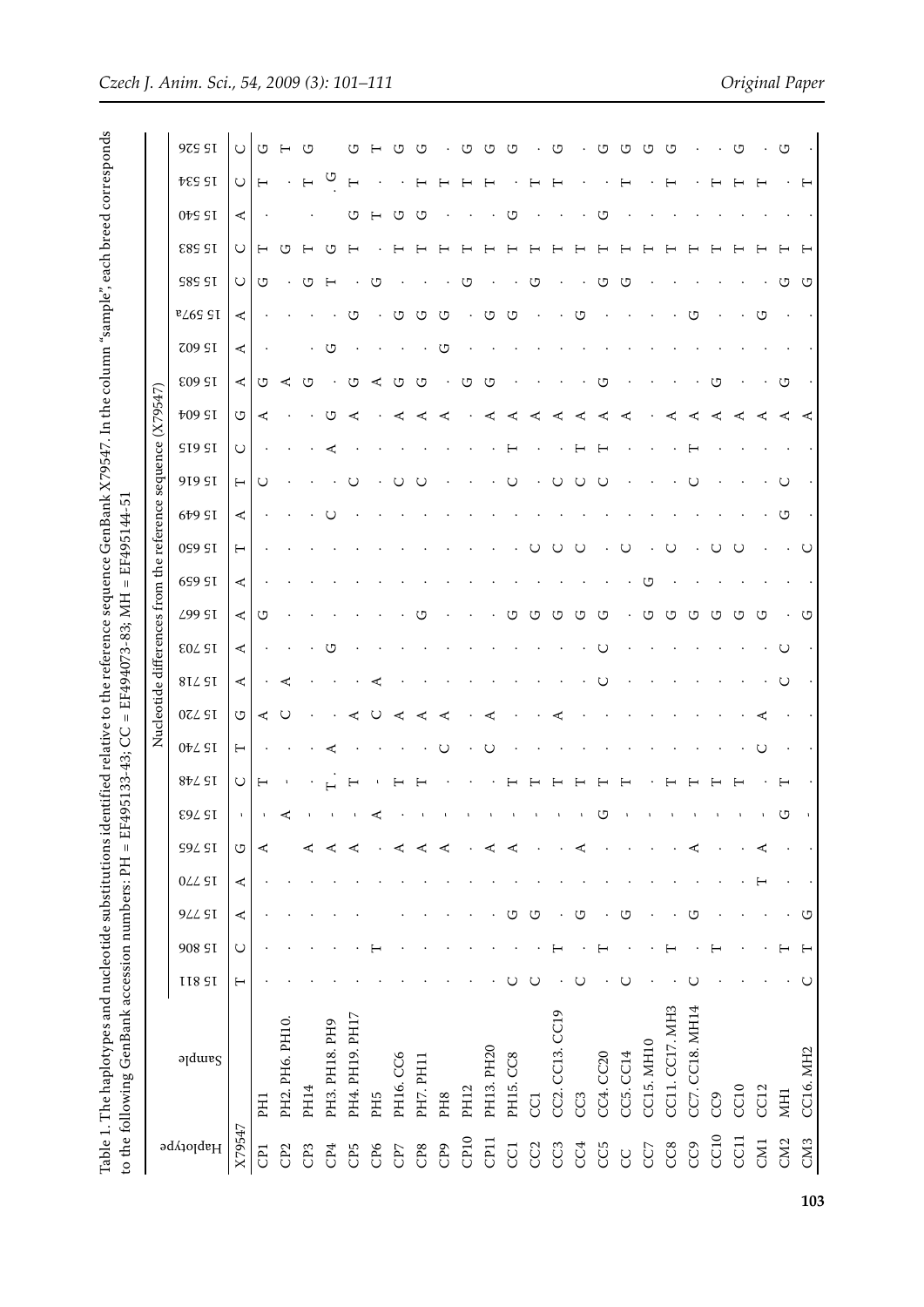|                                                             | Haplotype                 | 79547  | ${\rm CM4}$ | CM5      |           | $CMS$<br>$CMS$ | CM <sub>8</sub> |     |                 |  |
|-------------------------------------------------------------|---------------------------|--------|-------------|----------|-----------|----------------|-----------------|-----|-----------------|--|
|                                                             | <b>alqma</b> <sup>s</sup> |        | MH15        | MH4. MH8 | MH11 MH12 | MH5            | MH6. MH13       | MH7 | MH <sub>9</sub> |  |
|                                                             | <b>II8 SI</b>             | F      |             |          |           |                |                 |     |                 |  |
|                                                             | 908 SI                    | Ù      | F           |          | ŀ         |                | Н               |     |                 |  |
|                                                             | 9 <i>LL</i> SI            | ≺      |             |          |           |                |                 |     |                 |  |
|                                                             | 0 <i>LL</i> SI            | ≺      |             |          |           |                |                 |     |                 |  |
|                                                             | 992 ST                    | G      |             |          |           |                |                 |     |                 |  |
|                                                             | <b>897 SI</b>             | 1      | ↺           | l        |           |                |                 |     |                 |  |
|                                                             | 87Z SI                    | Ò      |             |          |           |                |                 |     |                 |  |
|                                                             | 07 Z ST                   | ⊢      |             |          |           |                |                 |     |                 |  |
|                                                             | 077 SI                    | ↺      |             |          |           |                |                 |     |                 |  |
| Nucleotide differences from the reference sequence (X79547) | 81 / SI                   | ≺      |             |          |           |                |                 |     |                 |  |
|                                                             | <b>804 ST</b>             | ⋖      | Õ           |          |           |                |                 |     |                 |  |
|                                                             | ∠99 SI                    | ⋖      | ↺           |          | ט         | ↺              | ↺               |     |                 |  |
|                                                             | 699 SI                    | ⋖      |             |          |           |                | ↺               |     |                 |  |
|                                                             | 099 SI                    | ⊢      |             |          |           |                |                 |     |                 |  |
|                                                             | 679 SI                    | ≺      | ↺           |          |           |                |                 |     |                 |  |
|                                                             | 919 SI                    | ⊢      | ◡           |          |           | U              |                 |     |                 |  |
|                                                             | SI9 SI                    | Ò      |             |          |           |                |                 |     |                 |  |
|                                                             | 409 SI                    | G      |             |          |           |                |                 |     |                 |  |
|                                                             | <b>EO9 SI</b>             | ≺      |             |          |           |                |                 |     |                 |  |
|                                                             | 709 SI                    | ⋖      |             |          |           |                |                 |     |                 |  |
|                                                             | e∠6S SI                   | ⋖      |             | ט        |           | ↺              |                 |     |                 |  |
|                                                             | <b>989 ST</b>             | Ò      | ↺           |          | ↺         |                |                 |     |                 |  |
|                                                             | <b>885 SI</b>             | Ò      |             |          | F         |                | F               |     |                 |  |
|                                                             | ዐቅሪ ሪΙ                    | ≺      | ↺           |          |           |                |                 |     |                 |  |
|                                                             | <b>PES SI</b>             | Ù      |             |          |           |                |                 |     |                 |  |
|                                                             | 97S SI                    | $\cup$ | U           | ↺        |           | უ              | ↺               |     |                 |  |

DNA was isolated from blood samples as described by White and Densmore (1992). The proximal part of the D-loop region was PCR amplified us ing primers P28 (5' -GTAAAACGACGGCCAGT CTCAC-CATCAACCCCCAAAGC-3') and HF (5'-CCTGAAGTAGGAACCAGATG-3') amplify ing a fragment of the D-loop region, between the *tRNAPro* gene and the central conserved sequence block (GenBank Acc, No. X79547, nt 15 498–15 821). The PCR reaction mixture (20 µl) contained template of DNA (50 ng), 10 pmol of each primer, reaction buffer (10mM Tris-HCl pH 8.3; 50mM KCl; 5mM MgCl <sup>2</sup>; 20 µM dNTPs) and 0.4 U *Taq* Polymerase (PE Applied Biosystems, MA). The PCR reaction was performed on MJ Research PTC -100 thermal cycler starting with initial denaturation at 95°C for 5 min, followed by 32 cycles of 94°C (60 s), 52°C (30 s), 72°C  $(60 s)$  and final extension at  $72^{\circ}$ C  $(5 min)$ . PCR fragments were sequenced using ABI PRISM BigDye Terminator Cycle Sequencing Ready Reaction Kit and ABI PRISM<sup>TM</sup> 310 Genetic Analyzer (PE Applied Biosystems, MA). Multiple alignment of mtDNA sequences was performed using Clustal-W programme (Thompson et al., 1994) and used for further analysis by the MEGA3 (Kumar et al., 2004) and Phylip programme package (Felsenstein, 1993). Partitioning of genetic diversity using the analysis of molecular variance (AMOVA) and linearized Φ*ST* values (Slatkin, 1995) was performed with the Arlequin package version 3.0 (Excoffier et al., 2005). Genetic distances among different mtDNA haplo types were calculated by the two-parameter method of Kimura (Kimura, 1980) and an unrooted tree was drawn using the Neighbour-Joining method (Saitou and Nei, 1987). Mitochondrial DNA haplogroups were predicted on the basis of a distance matrix of the observed haplotypes (limit *d* value = 0.015). Bootstrap analyses (1 000 data sets) were used to assess confidence in the branching order and values higher than 20 were entered into the dendrogram. To estimate the inter- and intra-species sequence divergence in the mtDNA control region, data from this study were compared with 22 nucleotide se quences of the mtDNA control region (nt15 498 to 15 821) of two species from the genus *Equus* .

# **RESUI**

The 324-bp fragment of the mtDNA D-loop re gion was sequenced. Out of the 26 polymorphic sites, 25 were caused by transitions or transver -

Table 1. to be continued

Table 1. to be continued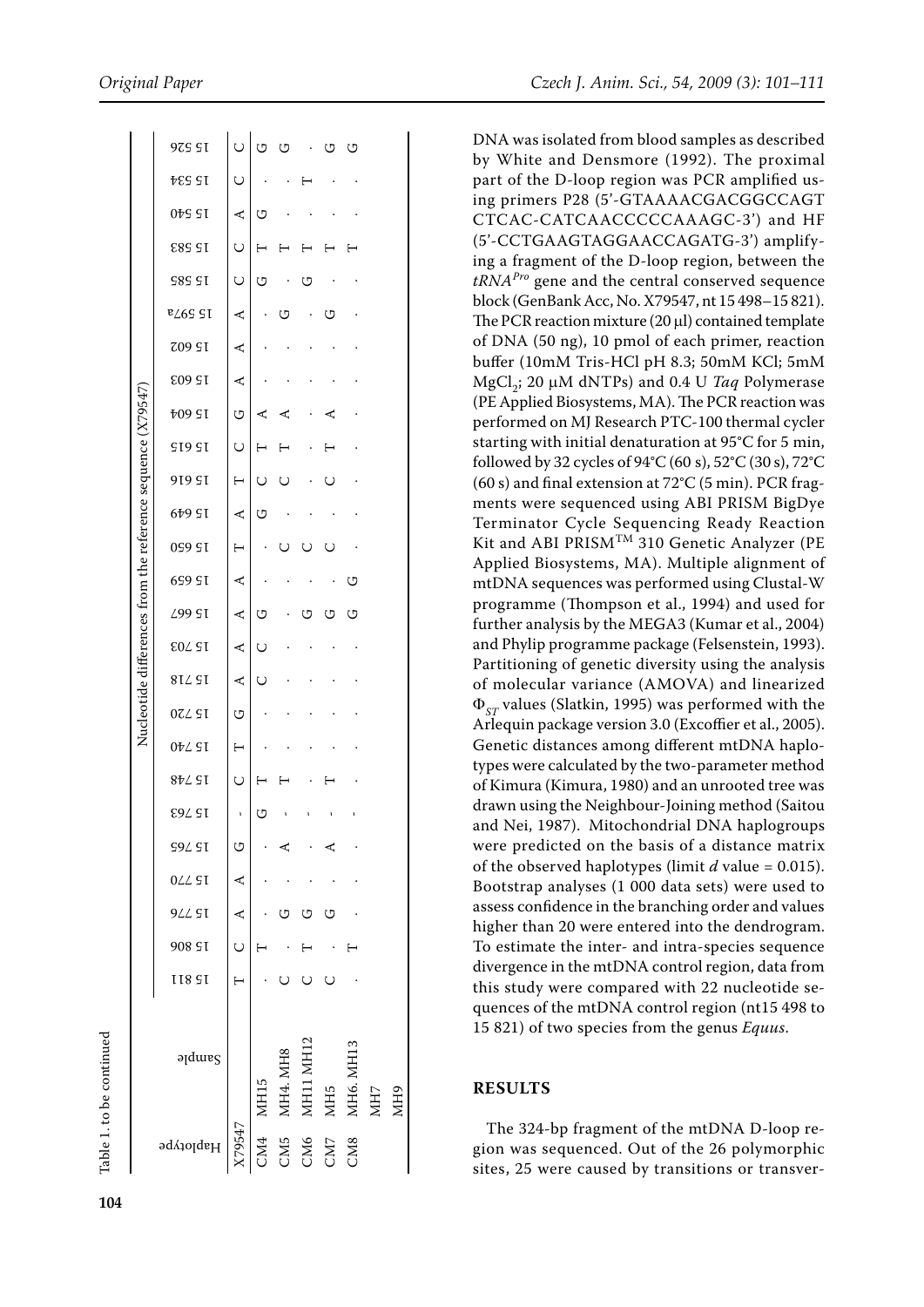

Figure 2. The neighbour-joining tree of horse haplotypes based on the D-loop region mtDNA (nt 15 498–15 821) sequences along with a donkey sequence as outgroup (GenBank Acc No. X97337). The values on the branch are bootstrap support based on 1 000 replications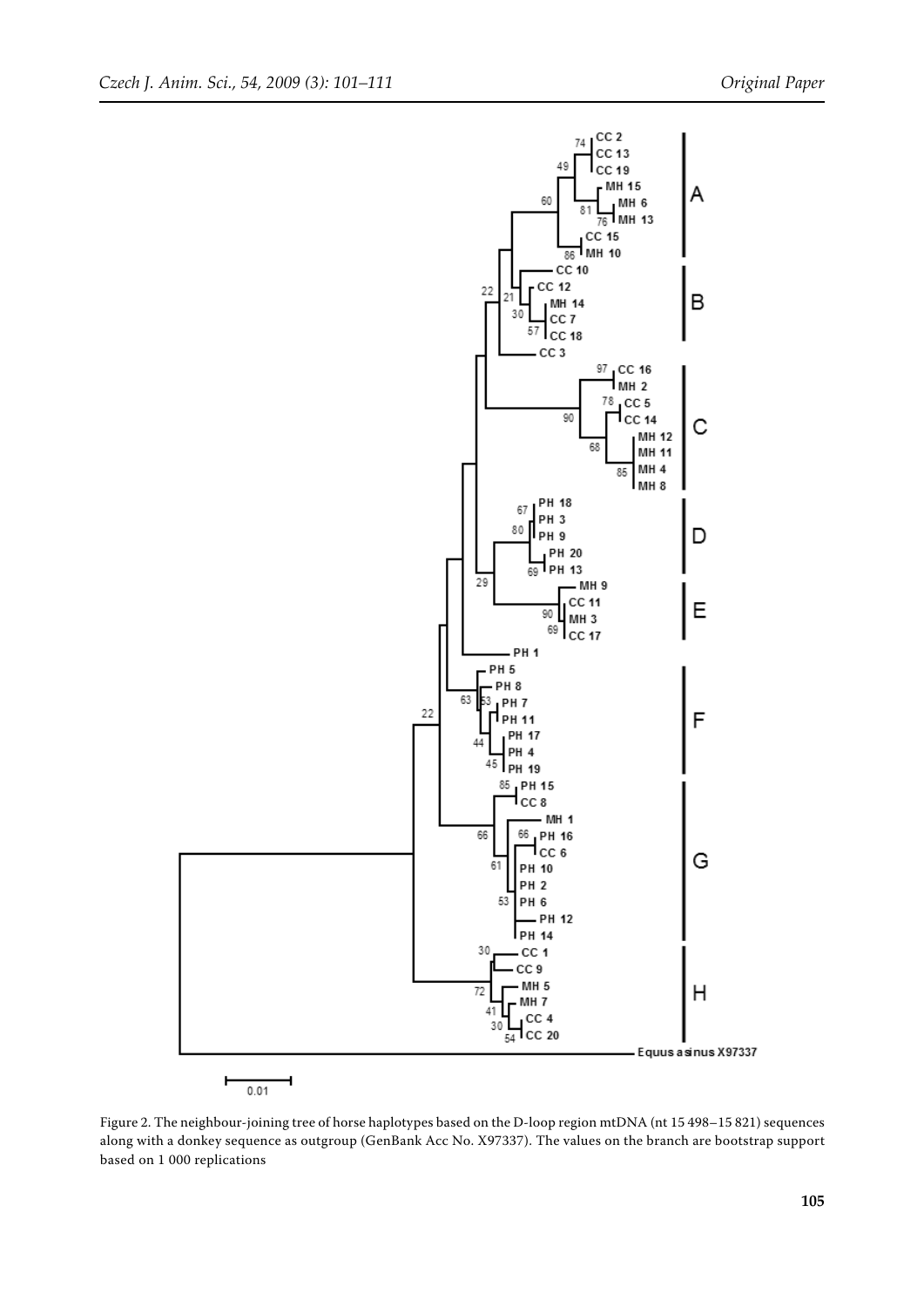| Table 2. Number of nucleotide differences (below the diagonal) and Kimura two-parameter distances (above diagonal) among eight mtDNA haplogroups and other | F064632; Thoroughbred horse – Acc No. D14991, D23666, AF072975; Arabian horse – Acc No. AF132568, |                                                   |
|------------------------------------------------------------------------------------------------------------------------------------------------------------|---------------------------------------------------------------------------------------------------|---------------------------------------------------|
|                                                                                                                                                            |                                                                                                   | 014415. AF056071)                                 |
|                                                                                                                                                            |                                                                                                   | AF132577. AF132590: Mongolian horse – Acc No. AFC |
|                                                                                                                                                            | norse breeds (Belgian horse - Acc No. AF064631                                                    |                                                   |

| AF132577, AF132590; Mongolian horse - Acc No. AF014415, AF056071, |       |        |        |        |        |        |        | horse breeds (Belgian horse – Acc No. AF064631, AF064632; Thoroughbred horse – Acc No. D14991, D23666, AF072975; Arabian horse – Acc No. AF132568, |                  |                |                  |                |
|-------------------------------------------------------------------|-------|--------|--------|--------|--------|--------|--------|----------------------------------------------------------------------------------------------------------------------------------------------------|------------------|----------------|------------------|----------------|
| Haplo-<br>groups                                                  |       | ≃      |        | $\Box$ | щ      | щ      | U      | Ξ                                                                                                                                                  | Belgian<br>horse | horse<br>Thor. | Arabian<br>horse | Mong.<br>horse |
|                                                                   |       | 0.0167 | 0.0390 | 0250   | 0.0281 | 0.0418 | 0.0345 | 0.0266                                                                                                                                             | 0.0247           | 0.0438         | 0.0277           | 0.0413         |
|                                                                   | 5.30  |        | 0299   | 1.0235 | 0.0192 | 0.0287 | 0.0281 | 0.0294                                                                                                                                             | 0.0132           | 0.0364         | 0.0205           | 0.0331         |
|                                                                   | 12.13 | 9.40   |        | .0357  | 0.0344 | 0.0319 | 0.0494 | 0.0374                                                                                                                                             | 0.0286           | 0.0520         | 0.0341           | 0.0327         |
|                                                                   | 7.85  | 7.40   | 1.10   |        | 0.0185 | 0.0277 | 0.0238 | 0.0406                                                                                                                                             | 0.0182           | 0.0423         | 0.0263           | 0.0423         |
|                                                                   | 8.81  | 6.05   | 10.75  | 5.85   |        | 0.0321 | 0.0303 | 0.0346                                                                                                                                             | 0.0307           | 0.0379         | 0.0264           | 0.0346         |
|                                                                   | 12.93 | 8.94   | 10.00  | 8.69   | 9.96   |        | 0.0231 | 0.0247                                                                                                                                             | 0.0233           | 0.0467         | 0.0286           | 0.0248         |
|                                                                   | 10.75 | 8.78   | 15.25  | 7.50   | 9.45   | 7.27   |        | 0.0344                                                                                                                                             | 0.0311           | 0.0436         | 0.0252           | 0.0365         |
|                                                                   | 8.33  | 9.17   | 11.67  | 12.57  | 10.75  | 7.74   | 10.70  |                                                                                                                                                    | 0.0305           | 0.0478         | 0.0338           | 0.0371         |
| Belgian                                                           | 7.75  | 4.20   | 9.00   | 9.60   | 5.75   | 9.71   | 7.30   | 9.50                                                                                                                                               |                  | 1.0305         | 0.0212           | 0.0272         |
| Thoroug.                                                          | 13.50 | 11.30  | 16.00  | 13.10  | 11.75  | 14.36  | 13.40  | 14.67                                                                                                                                              | 9.50             |                | 0.0327           | 0.0240         |
| Arabian                                                           | 8.67  | 6.47   | 10.67  | 8.27   | 8.25   | 8.95   | 7.90   | 10.50                                                                                                                                              | 6.67             | 10.17          |                  | 0.0389         |
| Mongol.                                                           | 12.75 | 10.30  | 10.25  | 13.10  | 10.75  | 7.79   | 11.30  | 11.50                                                                                                                                              | 8.60             | 12.00          | 7.50             |                |

sions, and one was a consequence of an insertion (Table 1). The nucleotide sequence diversity among haplotypes ranges from 0.31% to 5.26%, and Kimura two-parameter distances among haplotypes range from 0.017 to 0.049. The average sequence diversity within Posavina horse is smaller (5.579; 1.72%) than within the Croatian Coldblood (8.176; 2.52%) and Murinsulaner horse (9.124; 2.82%). The mean sequence distance within Posavina horse is smaller (0.0176) than within the Croatian Coldblood (0.0259) and Murinsulaner horse (0.0290).

Thirty different mtDNA haplotypes were subdivided into eight haplogroups (Figure 2). The mean distance within haplotypes ranges from 0.0015 (haplogroup E) to 0.0073 (haplogroup A). Haplogroup A comprises horses belonging to haplotypes CC2, CC6, CM3 and CM6. The mean nucleotide diversity within haplogroup A is 2.357. Haplogroup B is represented by haplotypes CC8, CC10 and CC11, whereas haplogroup C comprises haplotypes CC5, CM2 and CM4. Haplogroup C has a characteristic insertion at position 15 597Ş (Table 1). Haplotypes CP3 and CP10 are clustered in haplogroup D and the mean nucleotide diversity within this haplogroup is 0.501. Haplogroup E comprises haplotypes CC7 and CM8. Haplogroup F comprises haplotypes CP4, CP5, CP7 and CP8. The mean nucleotide diversity within haplogroup F is 1.048. Haplotypes CP11, CM1, CP6, CP2 and CP9 are present in haplogroup G. Haplogroup H is represented by haplotypes CC1, CC4, CC9, CM5 and CM7. Haplotypes CC3 and PH1 show higher distances than other haplotypes and they are separated in the neighbour-joining tree (Figure 2).

The nucleotide sequence diversity among haplogroups ranges from  $1.81\%$  (D–E) to  $4.71\%$  (C–G), and Kimura two-parameter distances among haplotypes range from 0.0185 to 0.0494 (Table 2). The AMOVA analysis showed substantial subdivision between breeds ( $F_{ST}$  = 0.2004  $\pm$  0.042, *P* < 0.001), but with a large fraction of variation found within the populations. Partitioning levels of genetic diversity within and among the populations/groups revealed that 73.79% of the total genetic variance existed within the populations, and 25.70% between the Posavina horse population and the Croatian Coldblood/Murinsulaner horse population group (Table 3). Linearized  $\Phi_{ST}$  values were significant for PH-CC pairs (0.327; *P* < 0.05) and PH-MH pairs (0.458; *P* < 0.05). In the Posavina horse population, the dominant haplogroups are D and F, followed by haplogroup G (0.70). The frequencies of the six hap-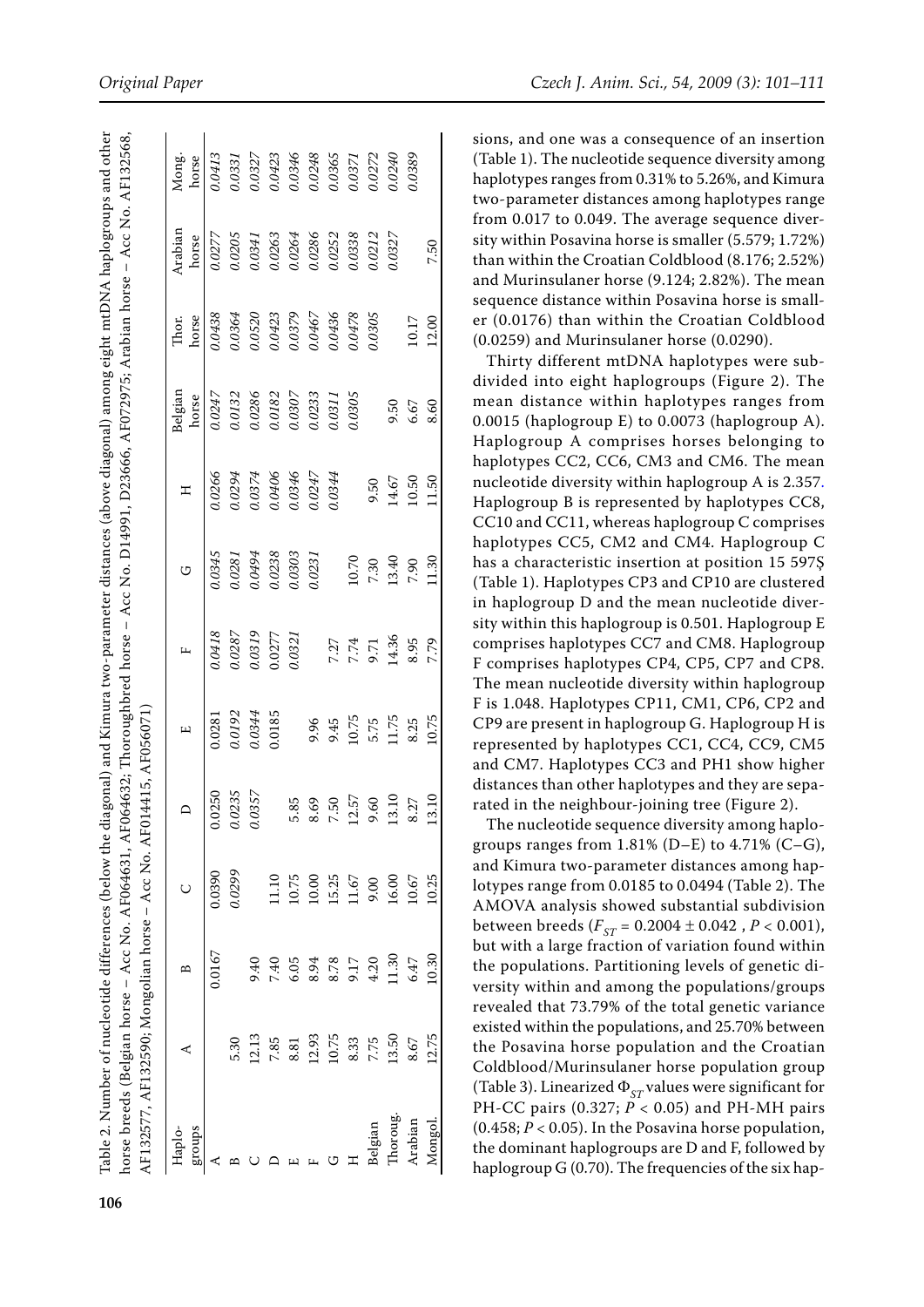

Figure 3. The neighbour-joining tree showing the relationship among twenty-five partial mtDNA D-loop sequences from members of the genus Equus including haplotypes of the Croatian autochthonous horse breeds with their sequence accession numbers (▲)

logroups A, B, C, E, G and H were 0.50, 0.80, 0.38, 0.50, 0.20 and 0.60, respectively, in the Croatian Coldblood population. In the Murinsulaner horse population, the frequencies of the six haplogroups (A, B, C, E, G, and H) ranged from 0.10 to 0.62.

Sequence data from this study were compared with twenty-two published sequences of the 324-bp fragment of the mtDNA D-loop region (nt 15 498 to 15 821) available in the GenBank database in order to determine inter- and intra-species relationships within the genus *Equus* (Figure 3). Sixty-six polymorphic sites were found and three of them were the result of insertions or deletions.

### **DISCUSSION**

The numbers of identified haplotypes indicate a high genetic variability of the maternal component. The fact that for thousands of years the breeding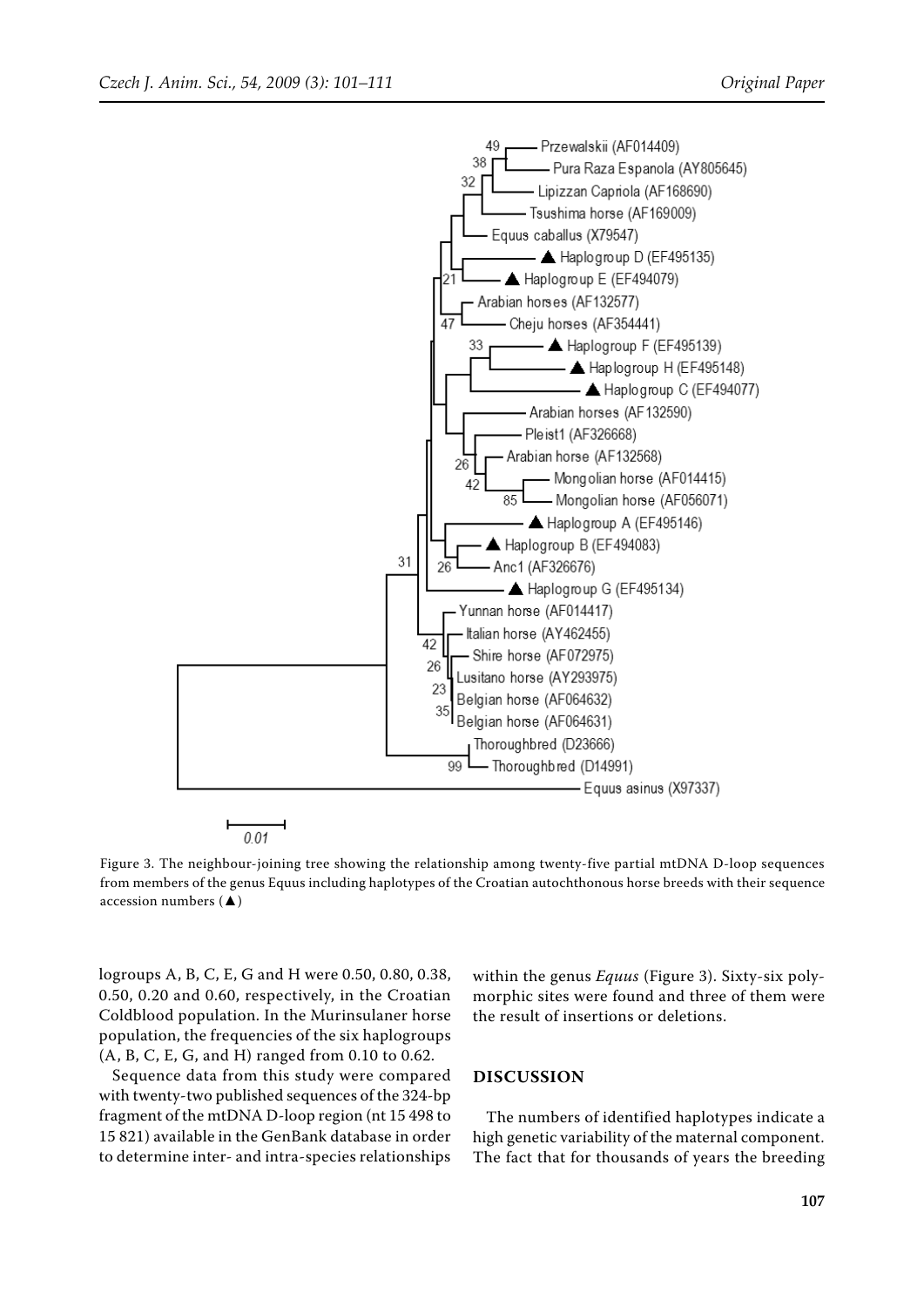| Variance component       | Estimate              | Variance<br>components | Percentage<br>of variation | $\Phi$ -statistics     |
|--------------------------|-----------------------|------------------------|----------------------------|------------------------|
| Among groups             | $\sigma$ <sup>-</sup> | 1.3113                 | 25.70                      | $\Phi_{CT}$ : 0.257    |
| Among populations/groups | $\sigma_h^2$          | 0.0260                 | 0.51                       | $\Phi_{\rm gc}: 0.007$ |
| Within populations       | $\sigma^2$            | 3.7657                 | 73.79                      | $\Phi_{cr}: 0.262$     |

Table 3. Hierarchical analysis of molecular variance (AMOVA)

\*the Croatian Coldblood and Murinsulaner horse represent one group, while Posavina horse represents the second group

area of the analysed autochthonous horse breeds has been the crossroads of migration (conquest) routes, as evidenced by traces of horse equipment of Illyrians, Celts, Romans, Slavs, Mongols, Avars, Turks and many other peoples, was undoubtedly a major contribution factor. Through the past millennia, migrations and conquests have continually introduced the maternal component into the breeding area. A stronger selection pressure through the paternal component (stallion) has been noted only over the last two centuries, leaving no impact on the mtDNA. Two (D, F) out of eight haplogroups were specific to Posavina horse (Figure 2). The specific nature of the maternal component of Posavina horse is expected to some extent because of a more careful introduction of foreign genotypes (primarily a stallion). Posavina horse has a smaller frame, more refined head and good bone conformation; it is more resilient and less demanding in terms of forage, which are the reasons why breeders tried to preserve the maternal component of this breed. One haplogroup (G) comprises haplotypes from all three analysed horse breeds. The haplotypes within the majority of observed haplogroups (A, B, C, E, and H) belong to genotypes found in the Croatian Coldblood and the Murinsulaner horse, which indicates the relatedness of the maternal component. Earlier findings concerning the genesis of Croatian Coldblood and Murinsulaner horse justify the observed results of the mtDNA typing. Murinsulaner horse is shaped as a big-framed and powerful breed and as such, in the first half of the  $20<sup>th</sup>$  century, it was integrated in a significant proportion maternally into breeding of the Croatian Coldblood. Our results indicate that there is a close relationship between the Croatian Coldblood and the Murinsulaner horse. The mean distance between the Posavina horse and the Croatian Coldblood on the one hand, and between the Croatian Coldblood and the Murinsulaner horse on the other, was almost equal (0.0291 and 0.0272) while the biggest

mean distance was found between the Posavina and Murinsulaner horses (0.0342). The hierarchical analysis of molecular variance did support the division between the Posavina horse and the Croatian Coldblood/Murinsulaner horse populations ( $\Phi_{CT}$  = 0.257;  $\Phi_{SC}$  = 0.007; Table 3), which can be explained by selection strategy at the beginning of the 20th century. Historic and economic developments have significantly reflected on gene flows within and between the analysed horse breeds. By World War I, the breeding area of Murinsulaner horse was under the Hungarian administration, which tried to form a strong working horse, while the aim of Posavina horse breeding was to make a small horse, with moderate upgrading with Arab stallions (Romić, 1975). In shaping the Croatian Coldblood breed, English Thoroughbred and Belgian Coldblood stallions are used, presuming the utilisation of Murinsulaner mares as maternal components which are certified with mtDNA typing results. In the middle of the 20<sup>th</sup> century the rearing of Murinsulaner horse is neglected, with a simultaneous stronger influence of Belgian Coldblood on the Croatian Coldblood population. From the seventies of the  $20<sup>th</sup>$  century, the use of horses of these breeds has been negligible, with remark that the breeding was interrupted by war developments in the early nineties. Such a relationship of genetic distances points to different migration of the maternal component and introduction of the paternal genetic component into the local coldblood horse breeds. The results from research on the diversity of mtDNA are supported by results of nuclear DNA typing from Croatian Coldblood and Posavina horse. On the basis of microsatellite diversity of eleven draught horse populations Druml et al. (2007) observed that Croatian Coldblood had the highest gene diversity and allele richness (0.706; 6.68), and Posavina horse had a moderate level of gene diversity and allele richness (0.684; 6.46). Concerning the moderate level of microsat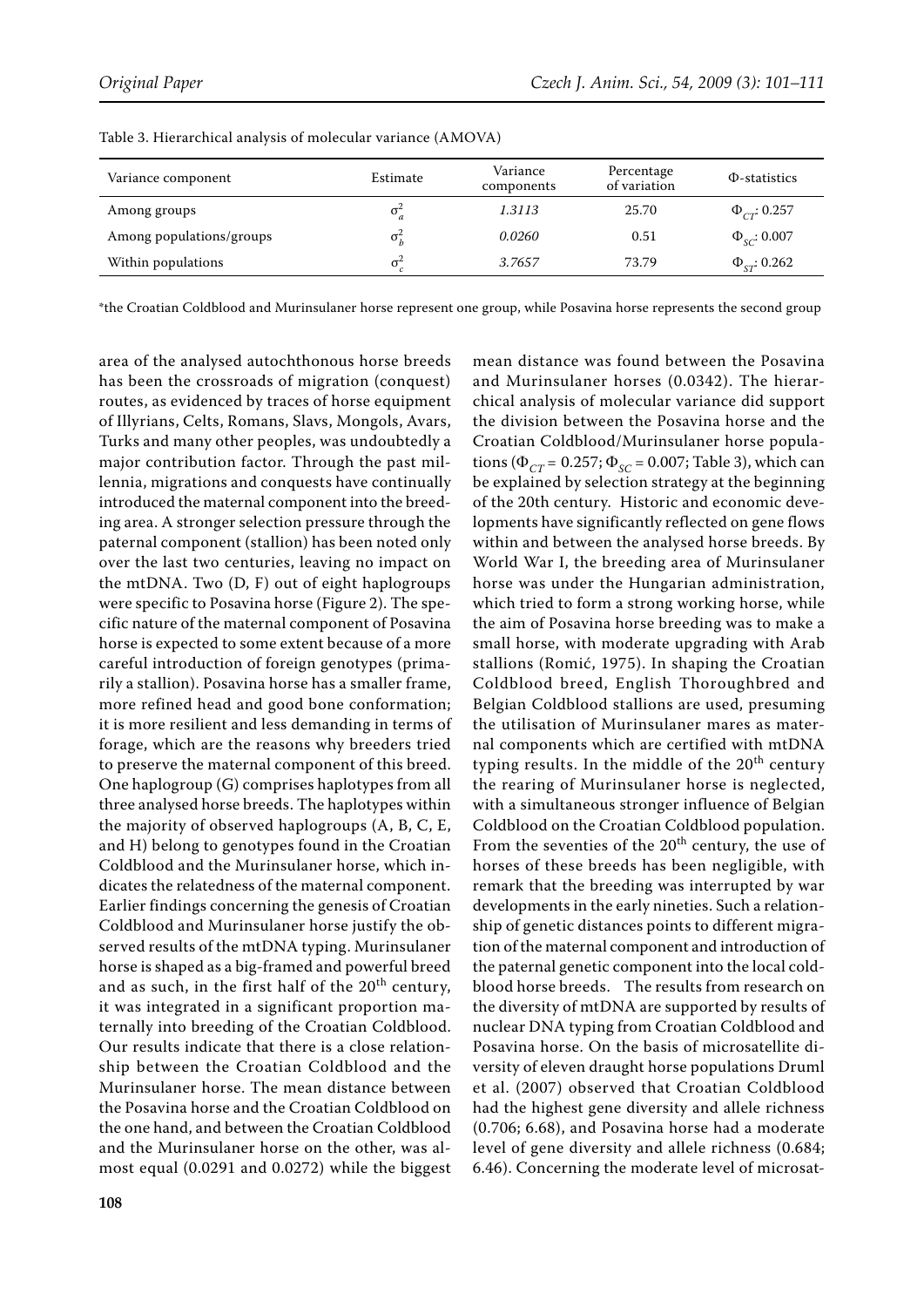ellite diversity ( $F_{ST}$  = 0.035) and genetic purity of Croatian Coldblood and Posavina horse, Druml et al. (2007) suggested as a possibility a separate approach to conservation management and allowing substantial planned intermixing (long-term differentiation). Significant high subdivision between breeds  $(F_{ST})$  supports the conservation strategy of a separate approach to the populations of Posavina horse and Croatian Coldblood. A high level of  $F_{ST}$ value (0.1815) was noticed in the population of South American and Spanish horse breeds (Mirol et al., 2002). In terms of conservation, the observed phylogenetic relationships should help to preserve the more original genetic groups and protect their genetic variability.

At a species level, horses possess relatively high haplotype diversity in the D-loop region of mtDNA (Kim et al., 1999; Vilà et al., 2001; Hill et al., 2002; Royo et al., 2005). The mean number of pairwise differences observed among all haplotypes was estimated at 8.81 or 2.72%. If the average rate of equid mtDNA divergence is assumed between 4.1 and 8.1% per million years (Ma; Vilŕ et al., 2001), then the average coalescence for the modern horse mtDNA sequences is estimated between 0.33 Ma (lower limit) and 0.66 Ma (upper limit) years before present (YBP). Vilŕ et al. (2001) reported that modern horse lineages coalesced at about 0.32 to 0.63 Ma, suggesting that domestic horses originated from multiple matrilines. Hill et al. (2002) estimated that the average coalescence for modern horse mtDNA sequences was between 280 000 and 560 000 YBP. A wide variety of mitochondrial haplotypes of horse breeds clustered into seven different clades with low bootstrap support, indicating a high number of ancestral matrilines of ancient origin (Vilà et al., 2001). Jansen et al. (2002) reported extensive genetic diversity summarised in 93 different mtDNA types, grouped into 17 distinct phylogenetic clusters, and found that only a few of the phylogenetic clusters corresponded to groups of breeds or geographic areas. The examination of the horse population diversity at the mtDNA level has revealed a consistent absence of geographical structure (Hill et al., 2002).

A comparison of the haplogroups observed in the analysed horse breeds with the horse mtDNA sequences available in GenBank (NCBI) revealed their significant closeness to the Belgian horse sequences (1.30–2.99%), and a greater diversity (3.49–4.94%) with respect to Thoroughbred horse (Table 2). A moderate level of nucleotide diversity

was observed between the haplogroups with respect to the Arabian horse sequences (1.99–3.29%), which was expected to some extent (the breeding area of Posavina horse has been for centuries in contact with the Arabian horse population used in warfare by the Turkish Empire). The haplogroup diversity of the autochthonous horse breed in comparison with the Asian Mongolian horses is greater (2.40–4.04%). Based on these sequence comparisons, an NJ tree was constructed (Figure 3).

Our results show a relatively high genotypic diversity within and between the three analysed horse populations. The genetic diversity information based on mtDNA typing is important baseline data for the future breed conservation strategy, especially for the critically endangered Murinsulaner horse breed. The analysis of the mtDNA D-loop region complements the conclusions, pointing to the existence of multiple maternal lines in the structure of analysed autochthonous breeds. The conclusions based on the examination of genetic diversity support the opinion, based on the phenotypic traits, suggesting that Posavina horse should be bred separately from the Croatian Coldblood and Murinsulaner horse. However, given the endangered situation of the Murinsulaner horse and the earlier maternal participation of this breed in the development of the Croatian Coldblood, which could be a good donor of maternal candidate in order to increase genetic variability, decrease inbreeding, and stabilise the population size of the Murinsulaner horse. Furthermore, molecular genetic data could also be used in the selection of suitable maternal candidates from the Croatian Coldblood in order to preserve as much as possible of the recipient breed genome (Murinsulaner horse). Moderate introduction of the Croatian Coldblood genome into the critically endangered population of Murinsulaner horse would represent a good opportunity to preserve and obtain this breed.

#### **REFERENCES**

- BjØrnstad G., RØed K.H. (2002): Evaluation of factors affecting individual assignment precision using microsatellite data from horse breeds and simulated breed crosses. Animal Genetics, 33, 264–270.
- Bodó I. (1992): The minimum number of preserved populations. In: The management of global animal genetic resources. Food and Agriculture Organisation of the United Nations, Rome, Italy, 91–105.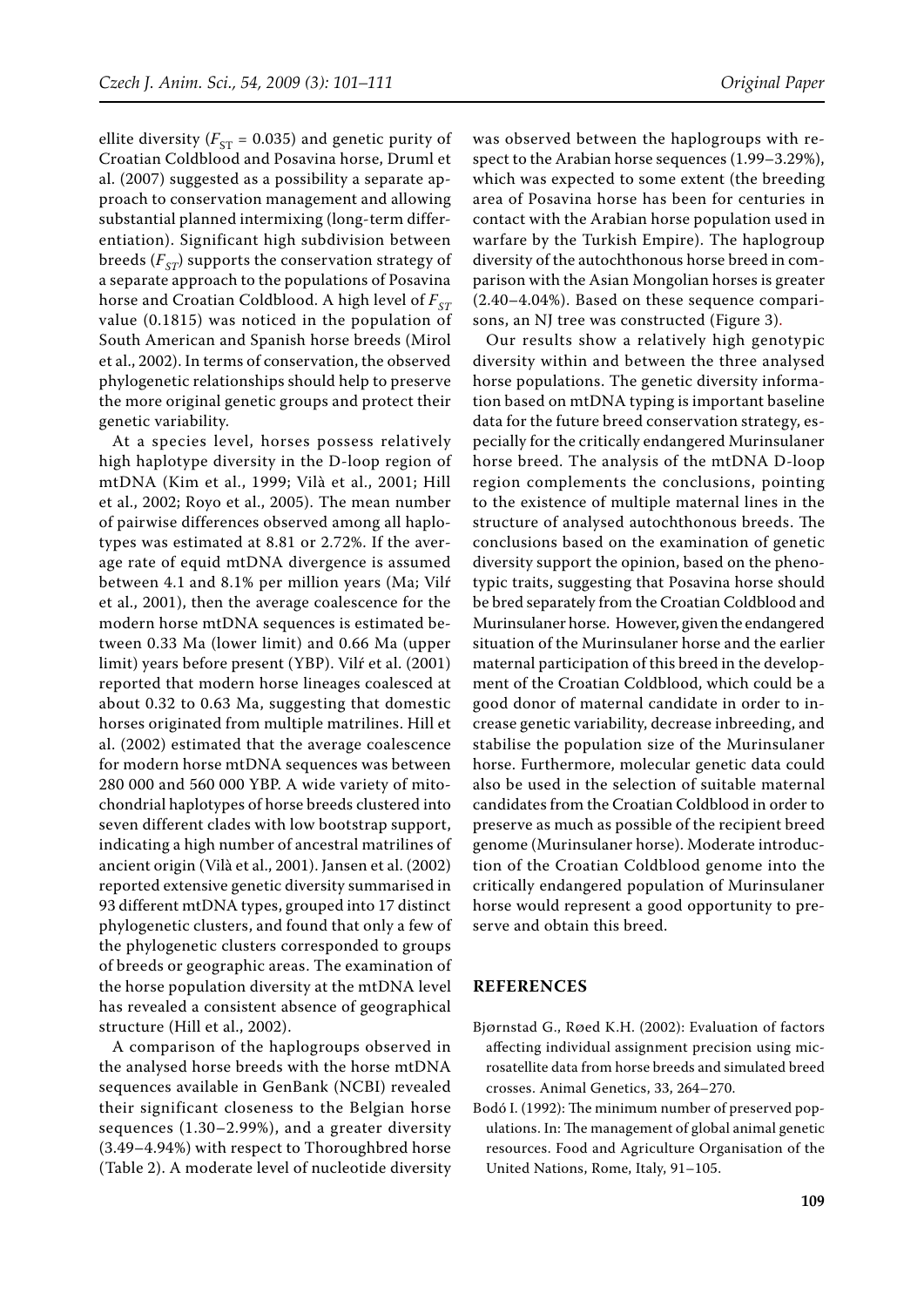- Cozzi M.C., Strillacci M.G., Valiati P., Bighignoli B., Cancedda M., Zanotti M. (2004): Mitochondrial D-loop sequence variation among Italian horse breeds. Genetics Selection Evolution, 36, 663–672.
- Dovc P., Kavar T., Sölkner H., Achmann R. (2006): Development of the Lipizzan Horse Breed. Reproduction in Domestic Animals, 41, 280–285.
- Druml T., Curik I., Baumung R., Aberle K., Distl O., Sölkner J. (2007): Individual-based assessment of population structure and admixture in Austrian, Croatian and German draught horses. Heredity, 98, 114–122.
- Excoffier L., Laval G., Schneider S. (2005): Arlequin ver. 3.0: An integrated software package for population genetics data analysis. Evolutionary Bioinformatics Online, 1, 47–50.
- FAO (2007): The State of the World's Animal Genetic Resources for Food and Agriculture. Commission on Genetic Resources for Food and Agriculture. FAO, Rome, Italy.
- Felsenstein J. (1993): PHILIP (Phylogeny Inference Package), Version 3.5c. Department of Genetics, University of Washington, Seattle, USA.
- HSC (2008): Croatian Livestock Center, Yearbook, Croatia.
- Hill E.W., Bradley D.G., Al-Barody M., Ertugul O., Splan R.K., Zakharov I., Cunningham E.P. (2002): History and integrity of thoroughbred dam lines revealed in equine mtDNA variation. Animal Genetics, 33, 287–294.
- Ishida N., Hasegawa T., Takeda K., Sakagami M., Onishi A., Inumaru S., Komatsu M., Mukoyama H. (1994): Polymorphic sequence in the D-loop region of equine mitochondrial DNA. Animal Genetics, 25, 215–221.
- Ishida N., Oyunsuren T., Mashima S., Mukoyama H., Saitou N. (1995): Mitochondrial DNA Sequences of Various Species of the Genus Equus with Special Reference to the Phylogenetic Relationship Between Przewalskii's Wild Horse and Domestic Horse. Journal of Molecular Evolution, 41, 180–188.
- Ivanković A., Caput P. (2004a): Exterior features of Croatian autochthonous horse breeds. Stočarstvo, 58, 15–36.
- Ivanković A., Caput P. (2004b): Genetic polymorphisms blood proteins of the autochthonous horse breeds in Croatia. Stočarstvo, 58, 403–412
- Jansen T., Forster P., Levine M.A., Oelke H., Hurles M., Renfrew C., Weber J., Olek K. (2002): Mitochondrial DNA and the origins of the domestic horse. Proceedings of the National Academy of Sciences of USA, 99, 10905–10910.
- Kavar T., Habe F., Brem G., Dovč P. (1999): Mitochondrial D-loop sequence variation among the 16 maternal lines of the Lipizzan horse breed. Animal Genetics, 30, 423–430.
- Kim K.I., Yang Y.H., Lee S.S., Park C., Ma R., Bouzat J.L., Lewin H.A. (1999): Phylogenetic relationships of Cheju horses to other horses breeds as determined by mtDNA D-loop sequence polymorphism. Animal Genetics, 30, 102–108.
- Kimura M. (1980): A simple method for estimating evolutionary rate of base substitution through comparative studies of nucleotide sequences. Journal of Molecular Evolution, 16, 111–120.
- Kumar S., Tamura K., Nei M. (2004): MEGA3: Integrated software for molecular evolutionary genetics analysis and sequence alignment. Briefings in Bioinformatics, 5, 150–163.
- Lopes M.S., Mendonça D., Cymbron T., Valera M., da-Costa-Ferreira J., daCâmara Machado A. (2005): The Lusitano horse maternal lineage based on mitochondrial D-loop sequence variation. Animal Genetics, 36, 196–202.
- McGahern A.M., Edwards C.J., Bower M.A., Heffernan A., Park S.D.E., Brophy P.O., Bradley D.G., MacHugh D.E., Hill E.W. (2006): Mitochondrial DNA sequence diversity in extant Irish horse populations and in ancient horses. Animal Genetics, 37, 498–502.
- MacHugh D.E., Loftus R.T., Cunningham P., Bradley D.G. (1998): Genetic structure of seven European cattle breeds assessed using 20 microsatellite markers. Anmal Genetics, 29, 333–340.
- Mirol P.M., Peral García P., Vega-Pla J.L., Dulout F.N. (2002): Phylogenetic relationships of Argentinean Creole horses and other South American and Spanish breeds inferred from mitochondrial DNA sequences. Animal Genetics, 33, 356–363.
- Romić S. (1975): Capacity of growth and production characteristics of the Croatian coldblood horses. Praxis Veterinaria, 2, 87–99.
- Royo L.J., Álvarez I., Beja-Pereira A., Molina A., Fernández I., Jordana J., Gómez E., Gutiérrez J.P., Goyache F. (2005): The Origins of Iberian horses assessed via mitochondrial DNA. Journal of Heredity, 96, 663–669.
- Saitou N., Nei M. (1987): The neighbor-joining method: a new method for reconstructing phylogenetic trees. Molecular Biology and Evolution, 4, 406–425.
- Slatkin M. (1995): A measure of population subdivision based on microsatellite allele frequencies. Genetics, 139, 457–462.
- Thompson J.D., Higgins D.G., Gibson T.J. (1994): Clustal W: improving the sensitivity of progressive multiple sequence alignment through sequence weighting, position-specific gap penalties and weight matrix choice. Nucleic Acids Research, 22, 4673–4680.
- Toro M.A., Barragan C., Ovilo C. (2003): Estimation of genetic variability of the founder population in a con-